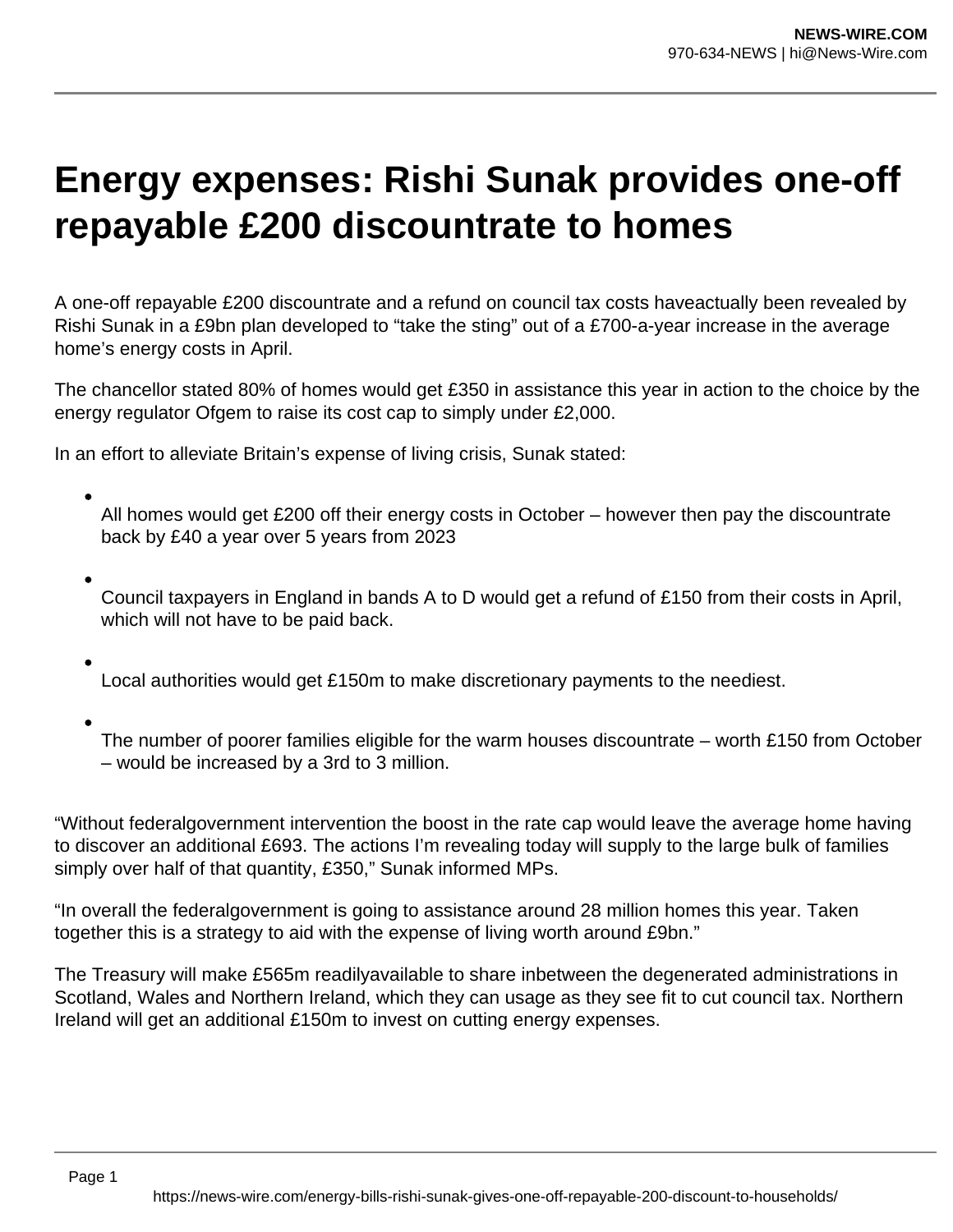He stated the fourfold boost in the worldwide wholesale rate of gas indicated the energy cost cap had to increase, however included: "We can take the sting out of this substantial cost increase for millions of households."

The chancellor stated a council tax refund was more generous and muchbetter targeted at less rich families than the cut in VAT on energy expenses proposed by Labour.

## Energy graphic

Rachel Reeves, the shadow chancellor, stated under Labour's strategy there would be £400 in targeted assistance for the poorest houses, as well as £200 in basic assistance for most families. The poorest households would be mainly secured from the boost in costs from April.

"The chancellor desires to load expenses on taxpayers with a buy now, pay lateron plan – while Labour will keep expenses low with a windfall tax on North Sea oil and gas manufacturers with flourishing revenues," Reeves stated.

"In the middle of a expense of living crisis, the federalgovernment's propositions will leave households in Britain paying hundreds of pounds more as a outcome of the spectacular increase in energy rates. It will be of little convenience to numerous."

The Scottish federalgovernment stated the £290m it is anticipated to get was too littlebit to cope with energy hardship in Scotland. Michael Matheson, Scotland's energy secretary, stated the Treasury required to do far more, consistingof gettingridof VAT from energy expenses.

Adam Scorer, the chief executive of National Energy Action, a fuel hardship charity, stated: "We required deep, targeted assistance for the most susceptible. We have shallow, broad procedures for all. That merely does not work."

The charity cautioned that the depth of assistance used by the Treasury's bundle of procedures was not proportionate to the monetary toll which is anticipated to drive the number of UK homes living in fuel hardship to the greatest level on record by this spring.

"A home paying by prepayment [meter] will still have a £500 boost when you take into account increases from October 2021 and April 2022," Scorer stated. "We anticipate the federalgovernment will have no option however to return to the problem of spiralling fuel hardship and another rate increase lateron this year.